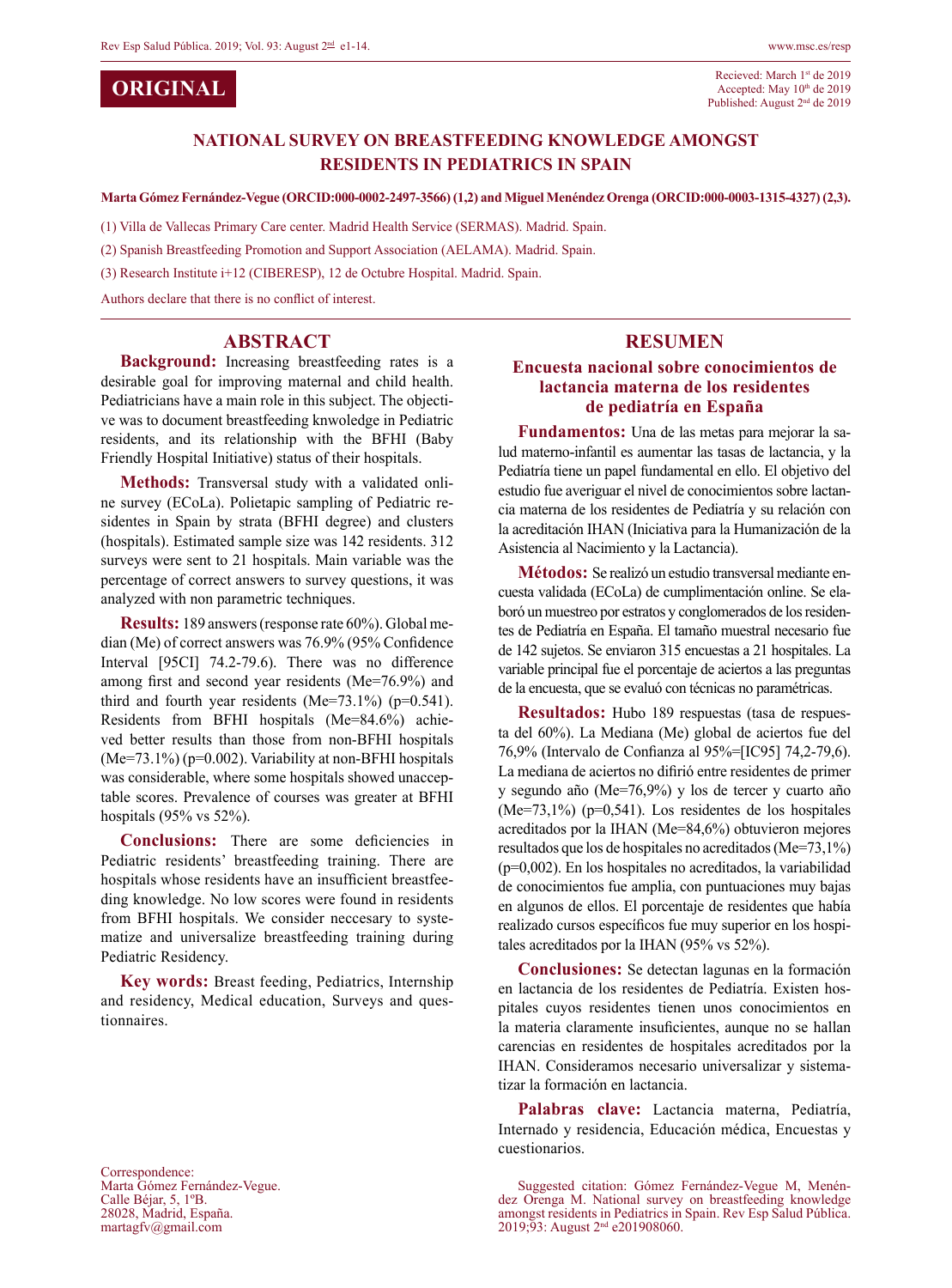## **INTRODUCTION**

Breastmilk supplies newborn infants with the specific compounds they need to grow and develop, not only from a nutritional point of view, as breastmilk also provides hormones, anti-inflammatory and anti-infectious agents, cells, growth factors and particles such as DNA and RNA. The close physical contact between mother and child that breastfeeding implies is also essential for the physical and emotional development of the human newborn. Breastfeeding protects the mother-child relationship in the short, medium and long term and strengthens their emotional bond. Society as a whole benefits when mothers breastfeed, unnecessary costs are saved and it protects the environment $(1,2)$ .

Global goals have been established to achieve at least 50% of exclusive breastfeeding during the first 6 months of baby's life $(3)$ , but in Spain, only 39.9% of infants benefit from  $it^{(4)}$ .

The recommendations need to be accompanied by effective support measures<sup>(5)</sup>. This practical support can be very varied between centres and among different health workers. The main reasons for breastfeeding cessation are related to common problems $<sup>(6)</sup>$ , such as</sup> perceived insufficient milk, difficulties with breast attachment, mastitis or poor weight gain. A lack of training among professionals in the management of these issues, along with a low awareness of the disadvantages of formula feeding can hinder many mothers' breastfeeding goals.

The BFHI strategy (Baby-friendly Hospitals Initiative) promotes the best practices for care during childbirth and breastfeeding. Its implementation improves breastfeeding and child health rates $(7)$  and it is recommended as a minimum standard practice in maternity hospitals<sup>(6,8)</sup>. BFHI designated hospitals must meet certain conditions stipulated in their "Global Criteria" (summarized in the Ten Steps to Successful Breastfeeding Guide). Among the criteria is to demonstrate an exclusive breastfeeding rate at hospital discharge above 75%, a requirement that rose to  $80\%$  in  $2018^{(8)}$ , and to adhere to the International Code of Marketing of Breastmilk Substitutes. In Spain, facilities obtain this designation in four progressive phases: 1D, 2D, 3D and  $4D^{(9)}$ . Phase 1D only documents the commitment of the hospital administration and the breastfeeding committee to bring about change towards good practice. When a hospital reaches phase 4D it is conferred the Baby-Friendly (BF) designation.

Training health workers in breastfeeding improves breastfeeding rates $(10,11)$  and the pediatricians opinion is especially important in breastfeeding support $(10,12)$ . However, scientific literature reports that in many occasions pediatricians and residents in pediatrics are lacking in sufficient training $(13,14,15)$  and they are often influenced by their personal experien $ce^{(16)}$ . The Residency in Pediatrics training program in Spain covers training in breastfeeding although not in a standardized way<sup> $(17)$ </sup>. Participation in breastfeeding courses is voluntary and dependent on the interest of each resident and hospital.

Since the publication of the most comprehensive report about training in breastfeeding among Spanish residents in pediatrics in the year  $2003^{(18)}$ , promotion and protection of breastfeeding has improved substantially in Spain $(19)$ : the number of BF designated or working towards BF designation facilities has increased and the Spanish Pediatric Association has developed an active Breastfeeding Committee.

The aim of this study was to assess the current state of knowledge regarding breastfeeding among Spanish residents in pediatrics.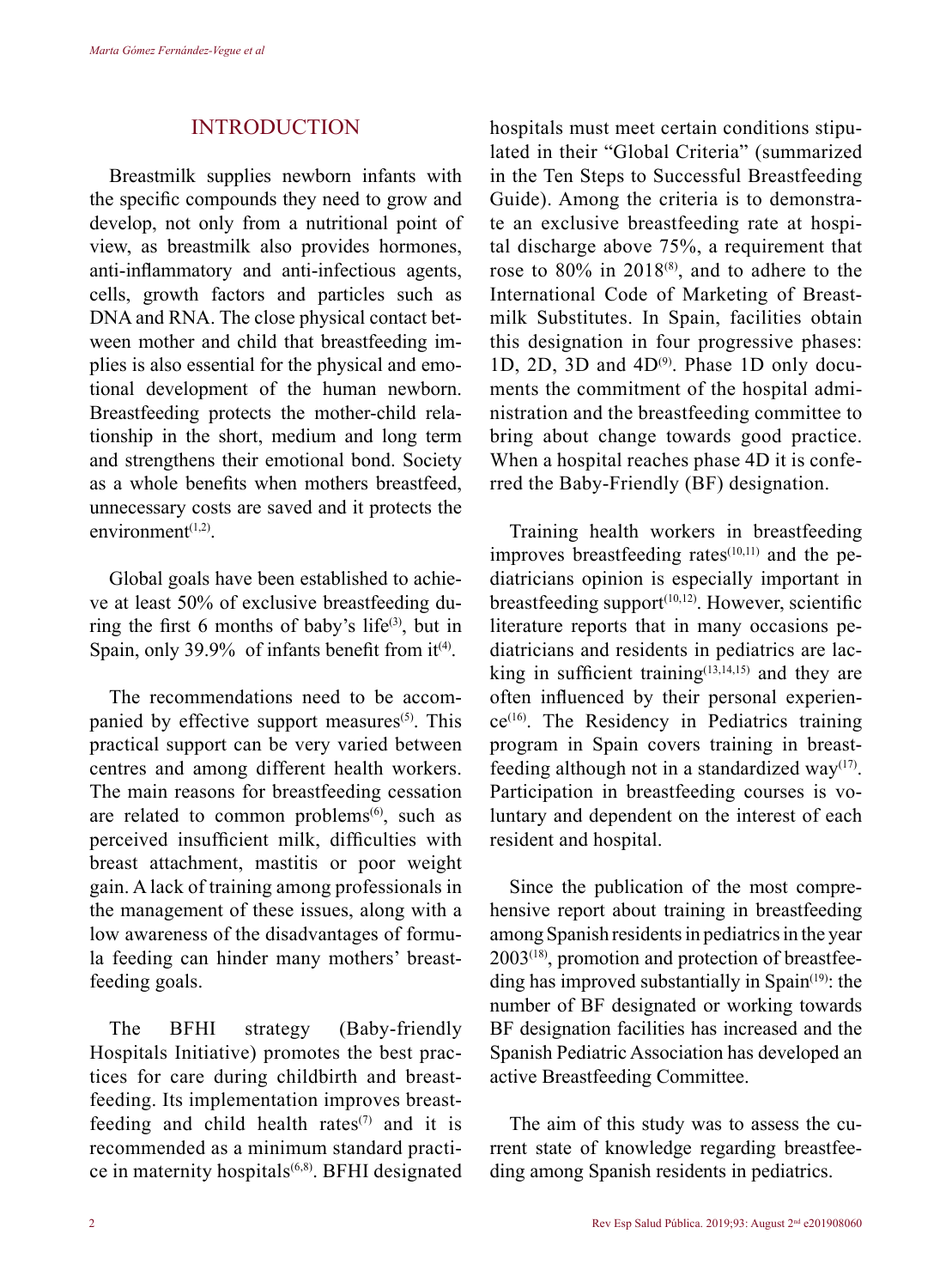### Subjects and methods

A cross-sectional study was conducted by means of a questionnaire-based survey among Spanish residents in pediatrics. The Residency in Pediatrics in Spain is a 4-year program (residents are known as R1, R2, R3 or R4 depending on the year they are in) and the curricular year begins in June. The survey took place in April-May 2016. In Spain, in the year 2016 there were 1,612 places for residents in pediatrics in 105 hospitals. Of these residents, 70.5% trained in non-BF designated hospitals, 20.3% in hospitals working towards BF designation (Phases 1D-3D) and 5.7% in BF designated hospitals. For a type I error of 5%, a standard deviation of 15.9 points<sup>(20)</sup> and a standard error of measurement of 5 points we calculated a sample size of 142 surveys. We defined three strata according to BF designation, with a proportionate number of residents each. We performed a stratified and cluster (hospitals) randomized sampling. We contacted the Head Resident of each hospital personally and asked them to distribute the surveys among their residents. To improve each Head Resident's response rates we sent a pre-invitation, a link to the survey and three reminders spread out over 7 and 14 days to their residents. The authors contacted the Head Residents on several occasions to improve response rates $(21)$ . In order to compensate the losses, 315 surveys were sent. We requested the participation of all the residents of each hospital, but, in facilities that had more than 20 residents, we selected a maximum of five surveys per year by randomized sampling to avoid the excessive weight of the large hospitals.

Data was obtained by completion of an online form from Google platform with control of duplicates, no blank questions allowed and direct import of the data to a LibreOffice spreadsheet. We gathered general information about the participants (gender, age, year of residency, previous training in breastfeeding

and personal experience in breastfeeding). To measure the knowledge about breastfeeding we used the ECoLa questionnaire (Encuesta de Conocimientos en Lactancia, "Questionnaire about breastfeeding knowledge")<sup>(20)</sup>. The complete data dictionary as well as the study database and complementary resources are available at aelama.org $(22)$ . It also includes supplementary information on sampling and variables available as additional resources.

We considered the residents' scores according to their hospitals BF designation and stage of training: first and second year residents (younger residents) or third and fourth year residents (older residents). The comparisons between groups were performed using confidence intervals at 95% (CI 95%) and the hypotheses contrasts were performed using Wilcoxon and Kruskal-Wallis tests, considering P value with Bonferroni correction  $p<0.025$ . We used R for the statistical analysis $(23)$ .

The study was approved by the Research Committee of the "Hospital Universitario 12 de Octubre" in Madrid. The data was collected anonymously.

### **RESULTS**

We selected 21 hospitals: 2 BF designated hospitals, 4 hospitals working on BF designation and 15 non-BF designated hospitals. Inside 315 surveys that were sent, we received 189 (response rate of 60%). We randomly eliminated 12 answers from two hospitals with more than 20 residents, leaving 177 surveys for analysis.

The socio-demographic characteristics are shown in table 1. We found no socio-demographic differences among the residents according to the type of hospital, however, the residents from non-BF designated hospitals qualified their training in breastfeeding more poorly and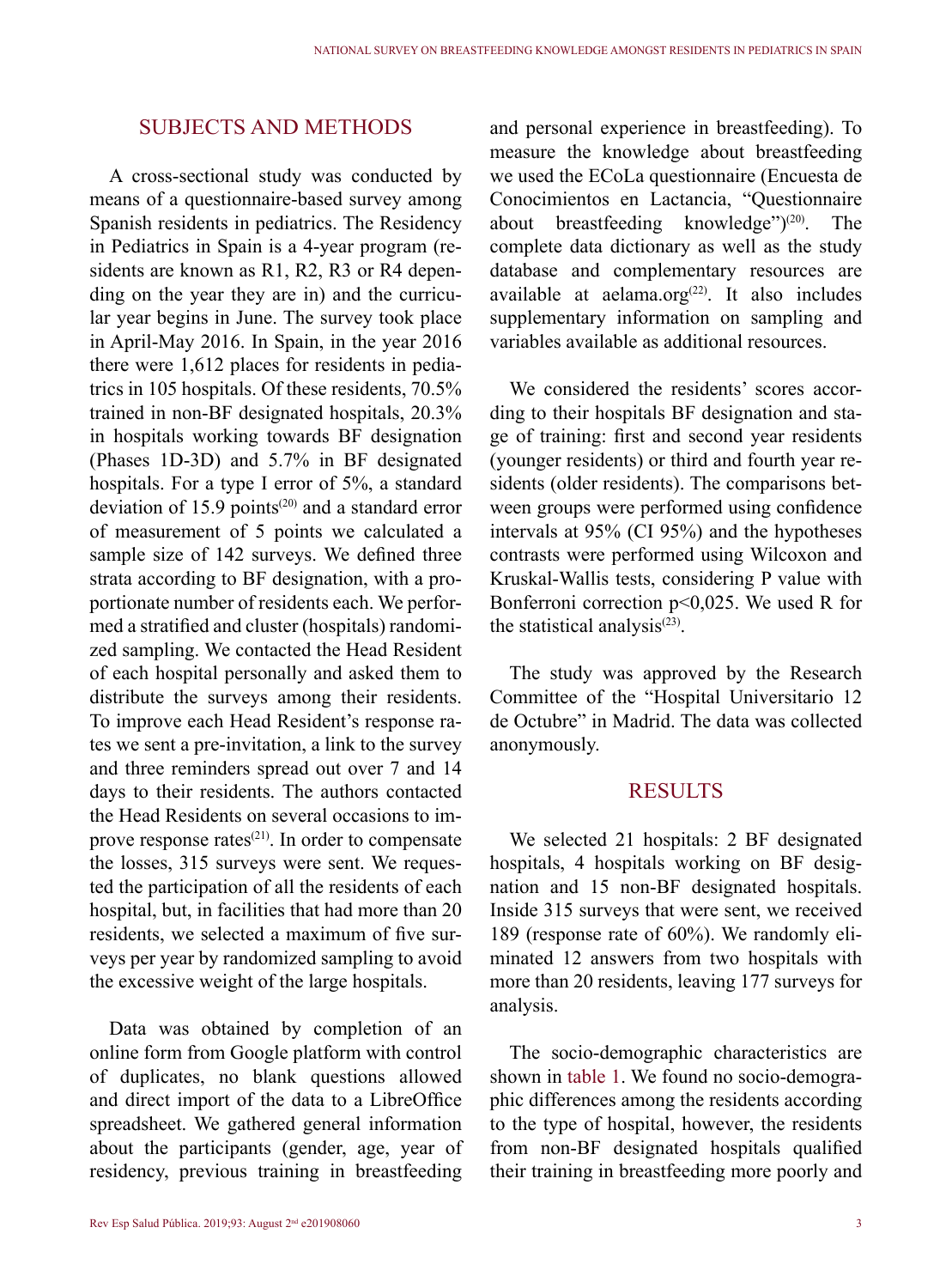| <b>Table 1</b><br>Sample characteristics.             |                |                            |                       |                  |           |              |  |  |
|-------------------------------------------------------|----------------|----------------------------|-----------------------|------------------|-----------|--------------|--|--|
| <b>Stratum</b>                                        |                | Total                      | Non-BF                | 1D <sub>BF</sub> | 4D BF     | $\mathbf{p}$ |  |  |
| Sample size (%)                                       |                | 177 (100.0)                | 114(64.4)<br>41(23.2) |                  | 22(12.4)  |              |  |  |
| Sex (female) $(\% )$                                  |                | 152 (85.9)                 | 100(87.7)             | 33 (80.5)        | 19(86.4)  | 0.521        |  |  |
|                                                       | $\leq 24$      | 1(0.6)                     | 0(0.0)                | 0(0.0)           | 1(4.5)    |              |  |  |
| Age (years)                                           | $25 - 29$      | 163(92.1)                  | 105(92.1)             | 38 (92.7)        | 20 (90.9) | 0.170        |  |  |
| (%)                                                   | 30-34          | 9(5.1)<br>7(6.1)<br>2(4.9) |                       |                  | 0(0.0)    |              |  |  |
|                                                       | 35-39          | 4(2.3)                     | 2(1.8)                | 1(2.4)           | 1(4.5)    |              |  |  |
| <b>Personal breastfeeding</b><br>experience (%)       |                | 14(7.9)                    | 5(4.4)                | 6(14.6)          | 3(13.6)   | 0.065        |  |  |
| Months of experience(*)<br>(average (sd))             |                | 7.00(4.90)                 | 6.8(6.2)              | 5.6(4.2)         | 9.7(4.7)  | 0.566        |  |  |
|                                                       | 1st            | 48(27.1)                   | 33 (28.9)             | 10(24.4)         | 5(22.7)   | 0.907        |  |  |
| Year of                                               | 2nd            | 47(26.6)                   | 32(28.1)              | 9(22.0)          | 6(27.3)   |              |  |  |
| residency (%)                                         | 3rd            | 41(23.2)                   | 23(20.2)              | 12(29.3)         | 6(27.3)   |              |  |  |
|                                                       | 4th            | 41(23.2)                   | 26(22.8)              | 10(20.4)         | 5(22.7)   |              |  |  |
|                                                       | Median         | 3                          | 3                     | $\overline{4}$   | 5         |              |  |  |
|                                                       | $1$ (worse)    | 12(6.8)                    | 12(10.5)              | 0(0.0)           | 0(0.0)    | < 0.001      |  |  |
| <b>Self perceived</b><br>quality of                   | $\overline{2}$ | 22(12.4)                   | 19(16.7)              | 3(7.3)           | 0(0.0)    |              |  |  |
| training <sup><math>(f)</math></sup> (%)              | 3              | 59 (33.3)                  | 44 (38.6)             | 13(31.7)         | 2(9.1)    |              |  |  |
|                                                       | 4              | 62(35.0)                   | 34(29.8)              | 20(48.8)         | 8(36.4)   |              |  |  |
|                                                       | 5 (better)     | 22(12.4)                   | 5(4.4)                | 5(12.2)          | 12(54.5)  |              |  |  |
| <b>Attendance to specific</b><br>courses $(\% )$      |                | 114(64.4)                  | 60(52.6)              | 33 (80.5)        | 21(95.5)  | < 0.001      |  |  |
| Hours of courses length(*)<br>(average (sd))          |                | 17.26(12.75)               | 18(13)                | 16(13)           | 16(10)    | 0.625        |  |  |
| Thinks breastfeeding as<br>a necessary skill $(1, 0)$ |                | 173 (97.7)                 | 112(98.2)             | 39(95.1)         | 22(100.0) | 0.384        |  |  |

Total analyzed size is 177, as a maximum of 5 residents per training year were allowed for each hospital; BF: Baby Friendly hospital according to Baby Friendly Hospital Initiative; sd: standard deviation; (\*) Of whom who have had personal breastfeeding experience or attendance to courses, respectively; (†) About breastfeeding; (‡) Full text of the question was: 'Do you think you should be an expert in diagnosing and providing solutions to specific breastfeeding problems?'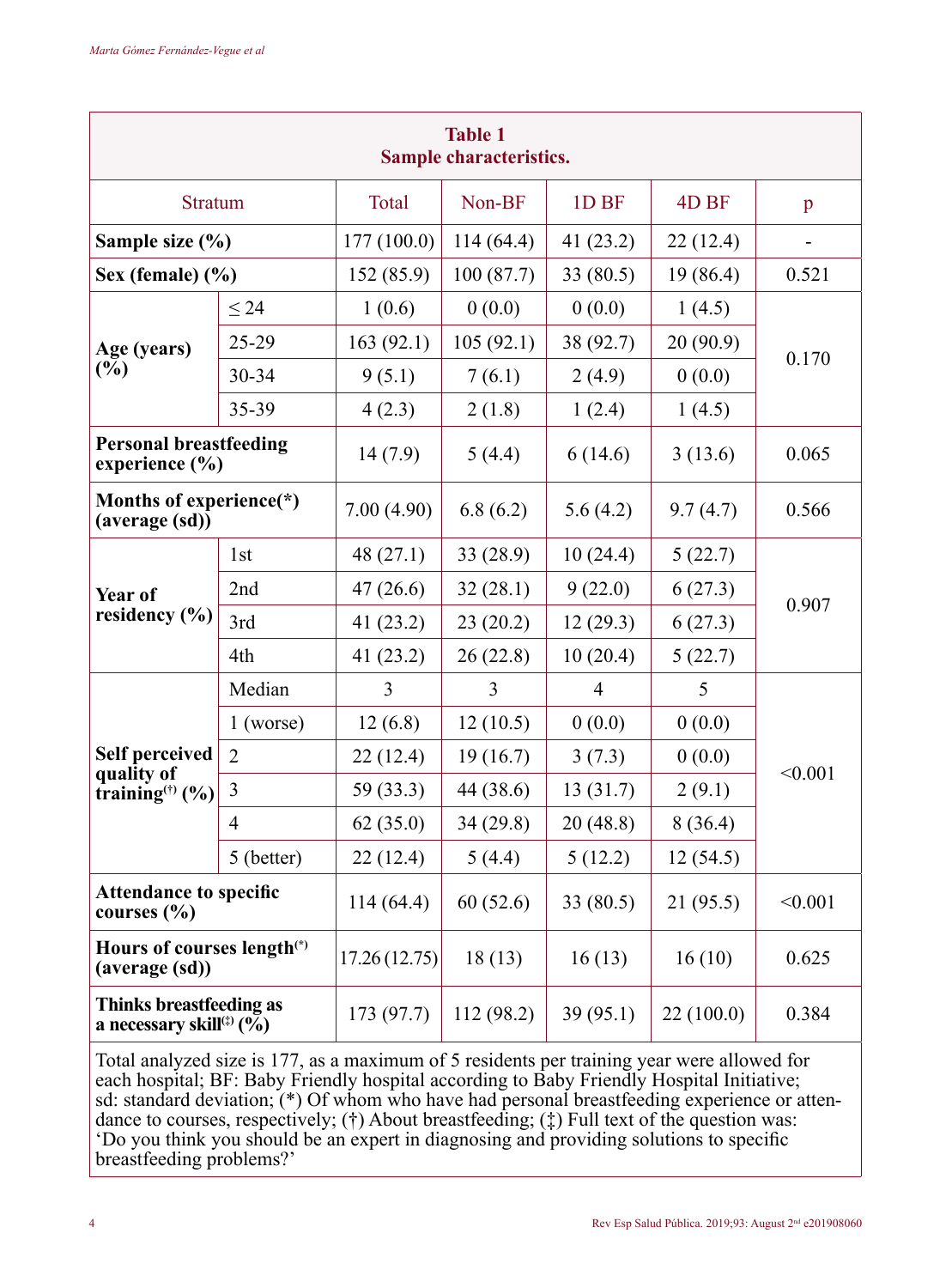their attendance to courses in breastfeeding was lower. Independent of the type of hospital, most of the residents considered the importance of receiving training in breastfeeding.

In table 2 the overall percentage of correct answers and percentages according to year of residency program, type of hospital, attendance to courses and personal experience in breastfeeding are shown. Training at a BF designated hospital and attending specific courses are

the factors associated with better scores. The percentage of correct answers of residents with personal experience in breastfeeding was 82.7% and that of residents without was 73.1% (p=0.03). The results per hospital are shown in figure 1.

The percentage of correct answers to each question of the survey (both overall and stratified) are shown in table 3. It is worth noting that 51% of residents did not know of the International Code

| <b>Table 2</b><br>Main results. Score as percentage of correct answers: globally and by sample subgroups. |          |        |                           |               |              |         |                                  |  |  |
|-----------------------------------------------------------------------------------------------------------|----------|--------|---------------------------|---------------|--------------|---------|----------------------------------|--|--|
| Categories                                                                                                | Group    | Median | (CI 95%)                  | IQR $(\%)$    | Minimum      | Maximum | <b>Test</b><br>p-value           |  |  |
| <b>Global score</b>                                                                                       | A11      | 76.9   | $(74.2 - 79.6)$           | 61.5-84.6     | 19.2         | 100.0   |                                  |  |  |
| By residence                                                                                              | $1 - 2$  | 76.9   | $(71.3 - 82.5)$           | 53.8-88.5     | 26.9         | 100.0   | T Wilcoxon<br>$p=0.541$          |  |  |
| program year                                                                                              | $3 - 4$  | 73.1   | $(69.1 - 77.1)$           | 61.5-84.6     | 19.2         | 96.2    |                                  |  |  |
|                                                                                                           | Non-BF   | 73.1   | $(68.5 - 77.7)$           | 53.8-84.6     | 19.2         | 100.0   | T Kruskal<br>Wallis<br>$p=0.002$ |  |  |
| By BF phase                                                                                               | 1D BF    | 73.1   | $(67.4 - 78.8)$           | 61.5-84.6     | 34.6         | 96.2    |                                  |  |  |
|                                                                                                           | 4D BF    | 84.6   | $(79.4 - 89.8)$           | 76.9-92.3     | $53.8^{(*)}$ | 96.2    |                                  |  |  |
| <b>By Attendance</b><br>to breastfeeding                                                                  | Yes      | 80.8   | $(77.9 - 83.7)$           | 69.2-88.5     | $26.9^{(*)}$ | 100.0   | T Wilcoxon<br>$p=0.0001$         |  |  |
| courses                                                                                                   | $\rm No$ | 57.7   | $(52.0-63.4)$             | $46.2 - 75.0$ | 19.2         | 96.2    |                                  |  |  |
| By personal                                                                                               | Yes      | 82.7   | $(71.3-94.1)$             | 69.2-96.2     | 53.8         | 100.0   | T Wilcoxon<br>$p=0.035$          |  |  |
| breastfeeding<br>experience                                                                               | $\rm No$ | 73.1   | $(69.8 - 76.4)$ 57.7-84.6 |               | 19.2         | 96.2    |                                  |  |  |

CI: Confidence Interval; IQR: Interquartile Range; BF: Baby Friendly hospital according to Baby Friendly Hospital Initiative; (\*) Value at a distance from percentil 25 greater than 1.5\*IQR, so it can be considered an extreme value (outlier).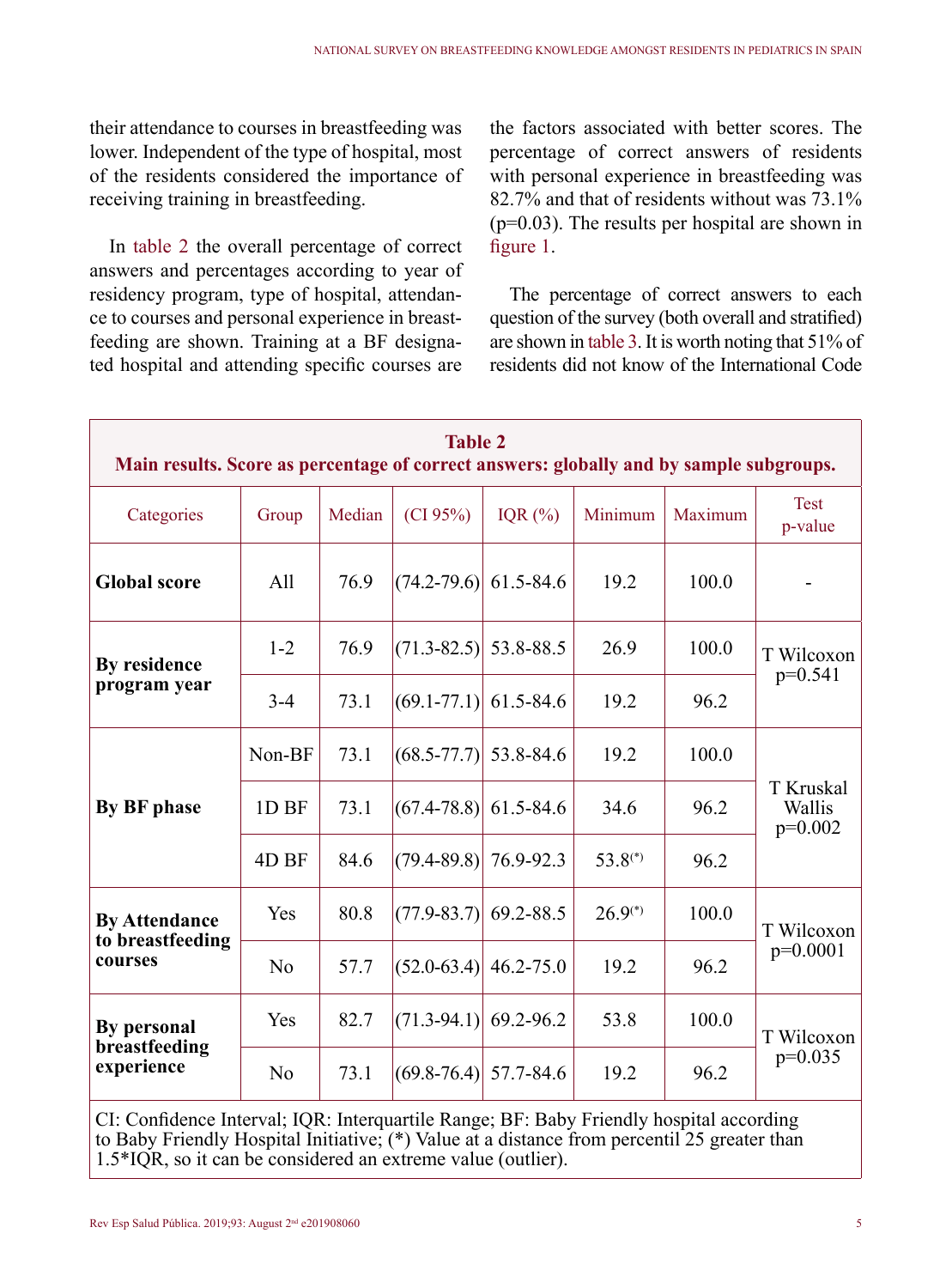of Marketing of Breast-milk Substitutes (question 20); 50% did not know how to recognize basic warning signs in the breastfed newborn in the first days of life (question 9); 31% was not able to mention quote 2 correct criteria of breastfeeding assessment (question 18); 34% would limit

| <b>Table 3</b><br>Percentage of correct answers on each test item. |                                                                                                    |             |            |                  |                  |       |                           |            |       |
|--------------------------------------------------------------------|----------------------------------------------------------------------------------------------------|-------------|------------|------------------|------------------|-------|---------------------------|------------|-------|
| Average of correct answers % (sd)                                  |                                                                                                    |             |            |                  |                  |       |                           |            |       |
| Item                                                               | Scenario<br>(abbreviated statement) <sup>(*)</sup>                                                 | By BF phase |            |                  |                  |       | By residence program year |            |       |
|                                                                    |                                                                                                    | A11         | Non-BF     | 1D <sub>BF</sub> | 4D <sub>BF</sub> |       | $1 - 2$                   | $3 - 4$    |       |
|                                                                    |                                                                                                    | $n=177$     | $n=114$    | $n=41$           | $n=22$           | p     | $n=95$                    | $n = 82$   | p     |
| $\mathbf{1}$                                                       | Mastitis                                                                                           | 0.92(0.27)  | 0.93(0.26) | 0.93(0.26)       | 0.86(0.35)       | 0.571 | 0.94(0.24)                | 0.90(0.30) | 0.401 |
| $\overline{2}$                                                     | Feeding on demand                                                                                  | 0.72(0.45)  | 0.68(0.47) | 0.78(0.42)       | 0.77(0.43)       | 0.420 | 0.75(0.44)                | 0.68(0.47) | 0.345 |
| $\overline{\mathbf{3}}$                                            | Increased morbimortality risk<br>with exclusive formula feeding                                    | 0.64(0.48)  | 0.68(0.47) | 0.56(0.50)       | 0.59(0.50)       | 0.319 | 0.72(0.45)                | 0.56(0.50) | 0.032 |
| $\overline{4}$                                                     | Breastfeeding when cesarean section                                                                | 0.84(0.37)  | 0.84(0.37) | 0.76(0.43)       | 1.00(0.00)       | 0.041 | 0.86(0.35)                | 0.82(0.39) | 0.405 |
| 5                                                                  | Way to feed with formula                                                                           | 0.68(0.47)  | 0.62(0.49) | 0.68(0.47)       | 1.00(0.00)       | 0.002 | 0.69(0.46)                | 0.67(0.47) | 0.734 |
| 6                                                                  | Breastfeeding and phototherapy                                                                     | 0.77(0.42)  | 0.78(0.42) | 0.76(0.43)       | 0.77(0.43)       | 0.950 | 0.72(0.45)                | 0.84(0.37) | 0.047 |
| $\overline{7}$                                                     | First feed in the delivery room                                                                    | 0.83(0.38)  | 0.84(0.37) | 0.78(0.42)       | 0.86(0.35)       | 0.608 | 0.84(0.37)                | 0.82(0.39) | 0.660 |
| 8                                                                  | Breastfeeding in very premature infants                                                            | 0.94(0.23)  | 0.92(0.27) | 0.98(0.16)       | 1.00(0.00)       | 0.206 | 0.93(0.26)                | 0.96(0.19) | 0.289 |
| $\mathbf{Q}$                                                       | Clinical case of a newborn not<br>demanding breastmilk                                             | 0.50(0.50)  | 0.49(0.50) | 0.44(0.50)       | 0.68(0.48)       | 0.172 | 0.49(0.50)                | 0.51(0.50) | 0.818 |
| 10                                                                 | Prolonged breastfeeding                                                                            | 0.64(0.48)  | 0.58(0.50) | 0.73(0.45)       | 0.82(0.39)       | 0.041 | 0.64(0.48)                | 0.65(0.48) | 0.954 |
| 11                                                                 | Clinical case of low weight gain as<br>a single finding in a breastfed child                       | 0.80(0.40)  | 0.78(0.42) | 0.78(0.42)       | 0.91(0.29)       | 0.379 | 0.82(0.39)                | 0.77(0.42) | 0.387 |
| 12                                                                 | Breastfeeding and complementary<br>feeding                                                         | 0.66(0.47)  | 0.60(0.49) | 0.76(0.43)       | 0.82(0.39)       | 0.045 | 0.63(0.48)                | 0.70(0.46) | 0.376 |
| 13                                                                 | Difference from foremilk and hindmilk                                                              | 0.57(0.50)  | 0.58(0.50) | 0.54(0.50)       | 0.59(0.50)       | 0.879 | 0.61(0.49)                | 0.52(0.50) | 0.251 |
| 14                                                                 | Recognize a por breastfeeding latch                                                                | 0.81(0.40)  | 0.82(0.39) | 0.73(0.45)       | 0.91(0.29)       | 0.223 | 0.82(0.39)                | 0.79(0.41) | 0.635 |
| 15                                                                 | WHO recommendations on breastfeeding                                                               | 0.84(0.37)  | 0.80(0.40) | 0.88(0.33)       | 1.00(0.00)       | 0.046 | 0.84(0.37)                | 0.84(0.37) | 0.991 |
| 16                                                                 | Most important action in a nursing<br>mother with cracked nipples (4 options)                      | 0.83(0.38)  | 0.82(0.39) | 0.83(0.38)       | 0.91(0.29)       | 0.570 | 0.83(0.38)                | 0.83(0.38) | 0.968 |
| 17                                                                 | Clinical case of a growth spurt<br>(4 options)                                                     | 0.60(0.49)  | 0.55(0.50) | 0.56(0.50)       | 0.91(0.29)       | 0.006 | 0.58(0.50)                | 0.62(0.49) | 0.563 |
|                                                                    | List 5 features of a correct latch (free text)                                                     |             |            |                  |                  |       |                           |            |       |
| 18                                                                 | a) Feature 1                                                                                       | 0.75(0.43)  | 0.68(0.47) | 0.85(0.36)       | 0.91(0.29)       | 0.018 | 0.73(0.45)                | 0.78(0.42) | 0.409 |
|                                                                    | b) Feature 2                                                                                       | 0.69(0.46)  | 0.62(0.49) | 0.80(0.40)       | 0.82(0.39)       | 0.036 | 0.67(0.47)                | 0.71(0.46) | 0.632 |
|                                                                    | c) Feature 3                                                                                       | 0.69(0.46)  | 0.65(0.48) | 0.73(0.45)       | 0.86(0.35)       | 0.115 | 0.64(0.48)                | 0.76(0.43) | 0.102 |
|                                                                    | d) Feature 4                                                                                       | 0.56(0.50)  | 0.53(0.50) | 0.54(0.50)       | 0.82(0.39)       | 0.037 | 0.59(0.49)                | 0.54(0.50) | 0.482 |
|                                                                    | e) Feature 5                                                                                       | 0.45(0.50)  | 0.41(0.49) | 0.51(0.51)       | 0.55(0.51)       | 0.354 | 0.49(0.50)                | 0.40(0.49) | 0.221 |
| 19                                                                 | Prenatal visit: proactivity and respect<br>for a mother considering formula feeding<br>(5 options) | 0.98(0.13)  | 0.99(0.09) | 0.98(0.16)       | 0.95(0.21)       | 0.439 | 0.98(0.14)                | 0.99(0.11) | 0.651 |
| 20                                                                 | International Code of Marketing<br>of Breast-milk Substitutes (5 options)                          | 0.49(0.50)  | 0.45(0.50) | 0.49(0.51)       | 0.68(0.48)       | 0.133 | 0.49(0.50)                | 0.48(0.50) | 0.801 |
| 21                                                                 | Clinical case of breastfeeding and drugs<br>(5 options and free text)                              | 0.87(0.34)  | 0.87(0.34) | 0.85(0.36)       | 0.91(0.29)       | 0.823 | 0.84(0.37)                | 0.90(0.30) | 0.236 |
| 22                                                                 | Self-confidence when evaluating<br>a breastfeed $(4 \text{ options})^{(\dagger)}$                  | 0.55(0.50)  | 0.49(0.50) | 0.56(0.50)       | 0.82(0.39)       | 0.018 | 0.49(0.50)                | 0.61(0.49) | 0.127 |

(\*) Full text can be found in the www.aelama.org/investigacion/conocimientos-en-profesionales/encuesta-nacional2016; BF: Baby Friendly hospital according<br>to Baby Friendly Hospital Initiative; (†) Answer to this ítem is not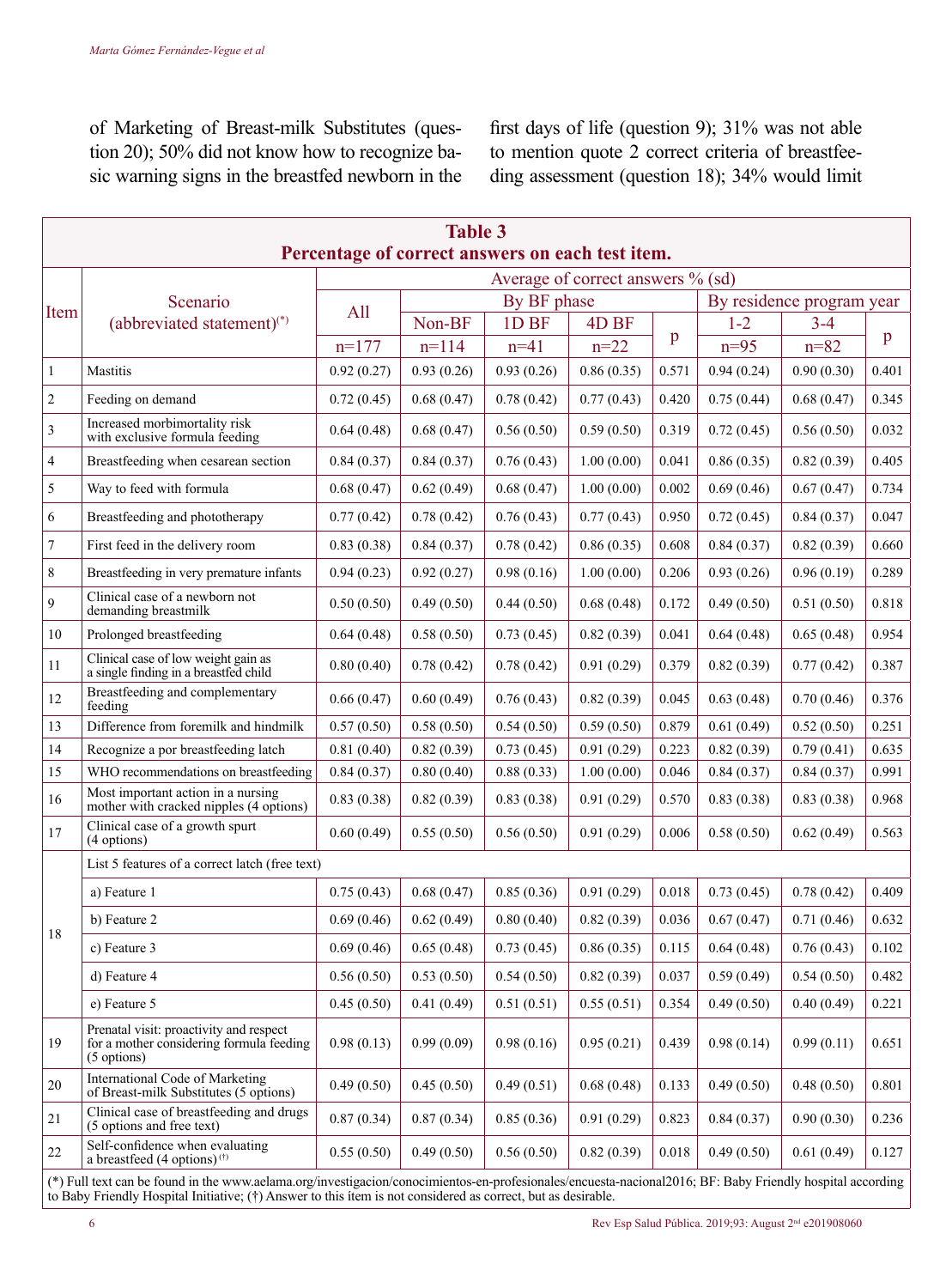the number of feeds in infants older than 6 months (question 12), and 36% do not acknowledge the nutritional value of breastmilk in young children older than 12 months (question 10). 28% percent of Spanish residents in Pediatrics would recommend limiting the number and duration of feeds (question 2).

The residents that had taken part in breastfeeding courses obtained better results with a median of correct answers 22.3 percentage points higher than residents who had not attended courses (table 2). The relationship between self-confidence in their own competence and the level of knowledge is shown in figure 2.



**Figure 1 Successes percentage by hospitals according to BF accreditation.**

Scores of the different hospitals ordered within their strata. Box and whisker plot. For each hospital, a box represents the interquartile range (IQR), the central line represents the median, the upper and lower whiskers reach respectively the maximum or minimum value at a distance of 1.5\*IQR from the box. Extreme values are represented individually. Box width is proportional to the square of the sample size.





Do you feel confident to dianose and offer solutions to specific breastfeeding problems?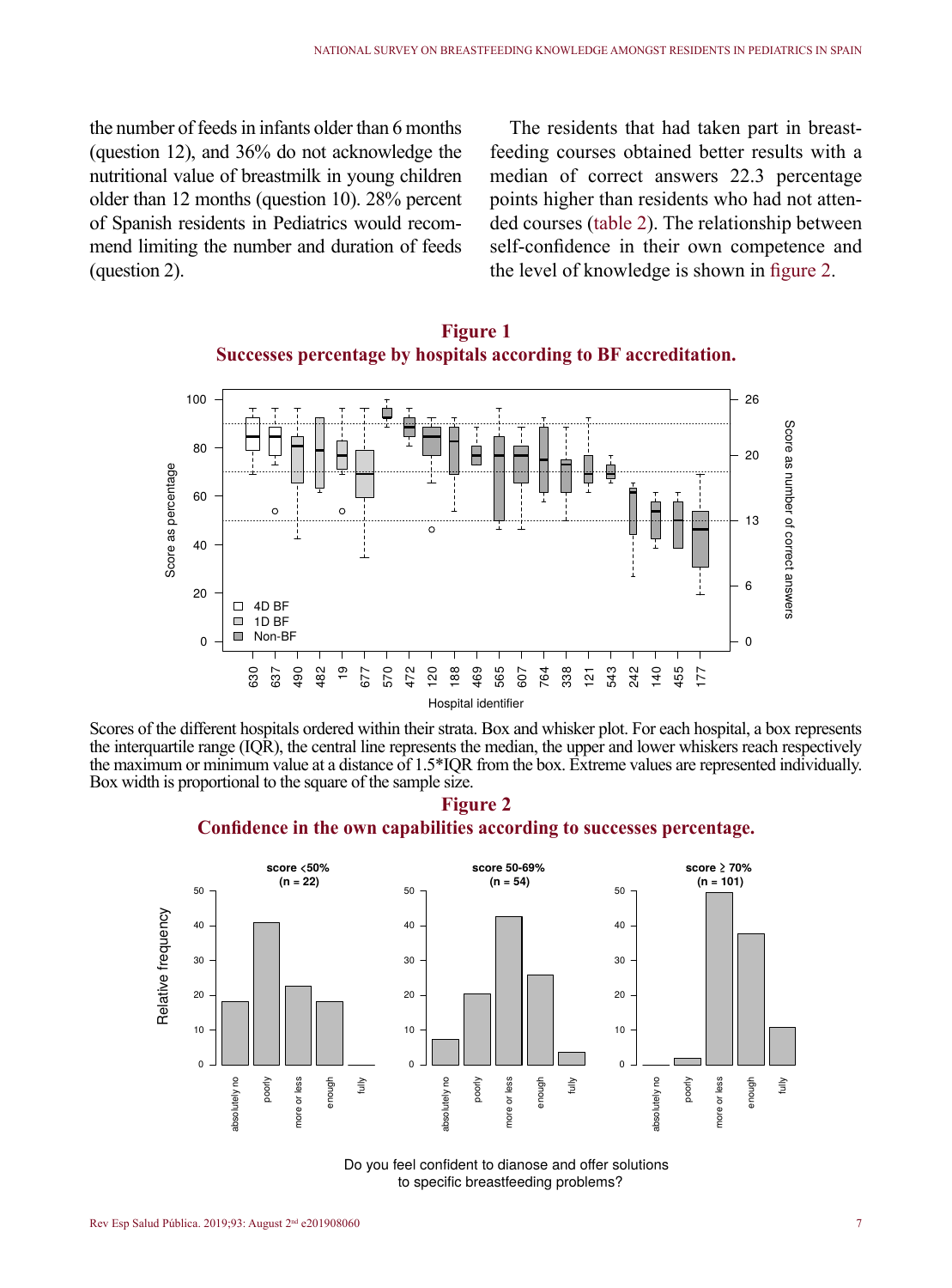### **DISCUSSION**

Residents in Pediatrics in Spain as a whole show acceptable knowledge, and higher compared to the results observed 13 years  $a\alpha^{(18)}$ and to Canadian residents(15).

The improvement of knowledge has been described by other authors: an American revision describes an improvement of knowledge among pediatricians<sup> $(17)$ </sup>. It is important to note that the questionnaire used evaluates knowledge and basic skills(20) and that as the survey was performed towards the end of the curricular year the R4 residents would obtain their specialist qualification a few days after the collection of data.

We have not found better scores among the older residents. We have not found differences between global scores or in each particular question according to year of residency training. It has been reported that specific training in breastfeeding improves the knowledge of health professionals<sup> $(24,25)$ </sup>. In our sample, 64.4% of the total number of residents had attended specific courses in breastfeeding, a percentage much higher than among the Canadian sample  $(48\%)^{(15)}$ . This progress in training is likely influenced by the efforts directed specifically at residents in Pediatrics carried out by the BFHI and the Breastfeeding Committee of the Spanish Pediatrics Association. These efforts include national courses at a very low cost, such as the course in Teruel run by BFHI-Spain, which has gathered annually around 90 first and second year residents for the last 10 years. Other training examples are different online educational options $(26)$ . In any case, it is noteworthy that a significant 35.6% of residents refer not having attended any courses in breastfeeding and that the attendance to such courses was a lot higher among residents from BF designated hospitals or hospitals working on achieving the designation compared to non-BF designated facilities. This is probably because, in our country, despite the evidence regarding its importance, training in breastfeeding is not normalized, so undertaking a medical residency in pediatrics does not necessarily imply the acquisition of the minimum knowledge and skills required<sup>(20)</sup>, but rather depends on the will of the physician or each hospital $(19)$ .

In the BF designated hospitals, residents' knowledge was higher compared to the other hospitals, with a median of correct answers 11.5 percentage points higher compared to non-BF designated hospitals. In the 1D BF hospitals and especially in the non-designated hospitals the dispersion of the scores was large and scores in all ranges were found: hospitals with high scores and hospitals in which the median of correct answers was close to 50% and where none of the residents attain 70% of correct answers. It is also noticeable that among the group of non-BF designated hospitals, the lowest score, at 19% of correct answers, was not considered an anomalous value. This contrasts with the little dispersion among the scores from BF designated hospitals in which the scores were found in a high and limited range. In BF designated hospitals, practically all residents surpass 70% of correct answers.

Other authors have reported differences in health professionals knowledge depending on their personal experience $^{(15,27)}$ . In our study, only 14 residents had personal experience in breastfeeding and the difference  $(p=0.035)$  does not allow conclusions to be drawn on this point.

Regarding the survey's questions, it is worth noting that most residents were familiar with the international recommendations on duration of breastfeeding and knew where to search for information about medications and breastfeeding. We also observed significant improvements in the knowledge of Spanish residents compared to similar questions surveyed years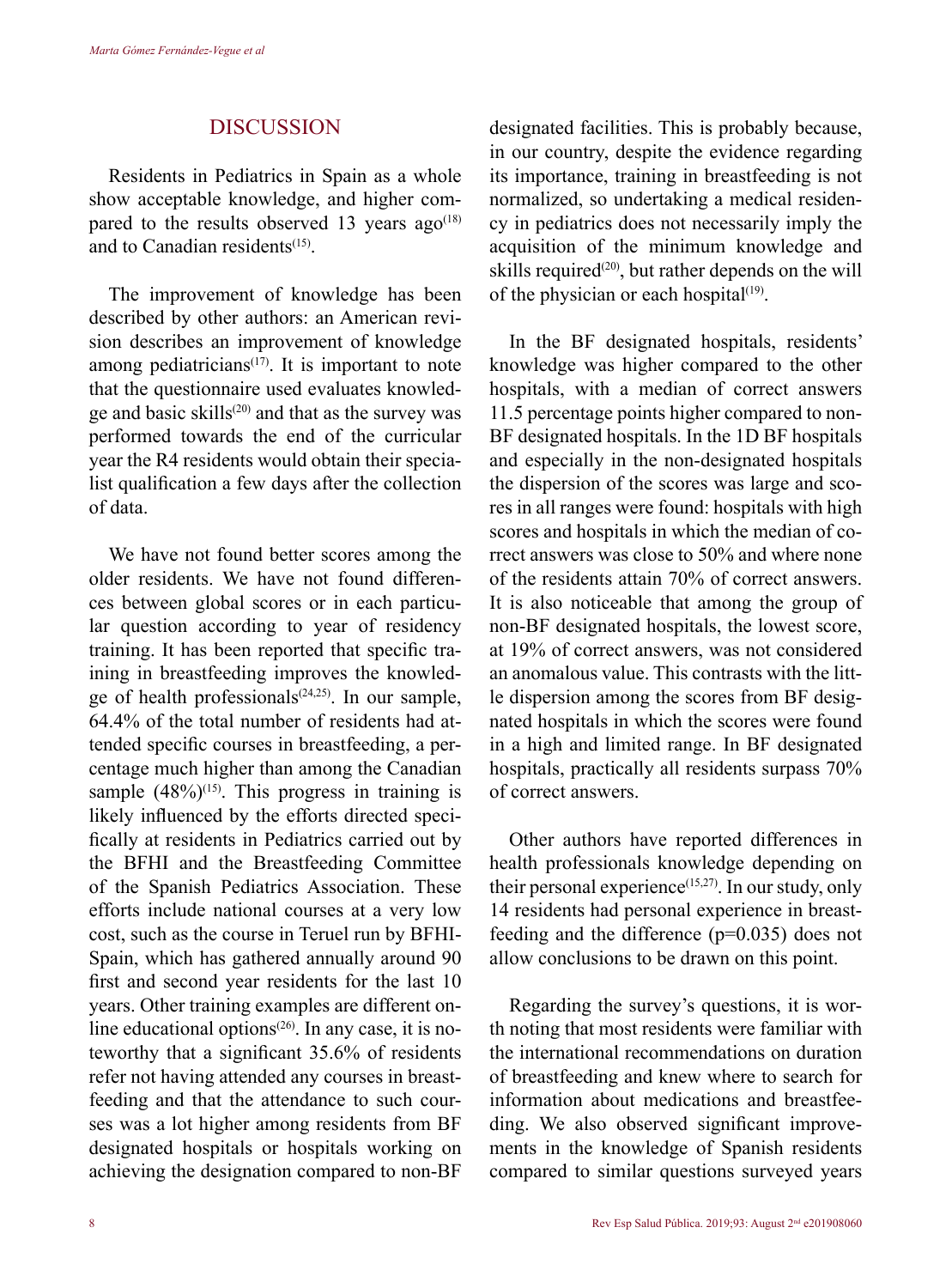ago by Temboury<sup> $(18)$ </sup>, although, when it comes to knowing the importance of assessing a feed or knowing how to recognize a growth spurt Spanish residents obtain lower scores than their  $C$ anadian peers<sup> $(14)$ </sup>.

Even though the current recommendation is feeding on demand, other authors report worse results in their countries (32.3% recommend limitation in the  $US^{(16)}$  or 88.2% in Canada); in Spain, the result is worse compared with a similar question asked in  $2003^{(18)}$ , when only 18.8% defended limiting feeds. 36% percent of residents are not aware of the greater morbidity and mortality associated to formula-based feeding  $(26\%$  in the US<sup>(28)</sup>, 29.9% in Canada<sup>(14)</sup>). Only 60% of residents in pediatrics recognize a breastfeeding crisis and would give adequate advice (question 17); and faced with a child who is not gaining the expected weight without other signs of sickness (question 11), 20% would prescribe formula as the first course of action (64% would do so in Canada<sup>(14)</sup>). To summarize, residents have a better domain of the theoretical aspects than the practical ones. On another note, it is worrying that an important number of residents with insufficient knowledge feel confident about their competences.

We have assessed the knowledge about breastfeeding in a representative sample of the medical residents in Pediatrics in Spain, using a validated tool<sup>(20)</sup>. The global response rate can be considered good<sup>(29)</sup> (details on the response rates per hospital can be found in the appendix) and superior to similar studies $(14,15,16)$ .

One of the limitations of the study is that attitudes and communicative abilities were not assessed, reported by other authors as relevant aspects $(17)$ . It may be interesting to include them in future assessments. Another limitation is that residents from hospitals in phases 2D or 3D were not surveyed. It should be taken into account in new studies, maybe having more strata.

Residents in Pediatrics in Spain are better trained today than a few years ago and probably better than their American or Canadian peers although there are important areas for improvement, particularly regarding practical issues and the International Code of Marketing of Breast-milk Substitutes and the risk of feeding with substitutes. It is worrying that even those with the worst training may see themselves as prepared. All this considered, along with the great disparity in training in different hospitals, shows the need for establishing a regulated breastfeeding training program, with minimum standards within the residency in pediatrics training program.

BF designation appears to have a positive influence in the training of future pediatricians, therefore reinforcing the advancement and support towards this initiative.

# **ACKNOWLEDGEMENTS**

We would like to express our gratitude to Dr. María Teresa Hernández-Aguilar, for her thorough revision of the manuscript and for her appreciated contribution to this work.

We want to thank Pediatrics residents and their Head Residents of the following centers: H.U. de Fuenlabrada, H. Lluis Alcanys, H.U. Ntra Sª de Valme, H.U. Dr. Peset, H. U. Puerta de Hierro, H.U. La Paz, H. de la Ribera, H.U. Lozano Blesa, H. Francesc de Borja, H.U. Sta Mª del Rosell - Sta. Lucía de Cartagena, H. General La Mancha Centro, H. Xeral-Calde, H. General de Granollers, Clínica U. Navarra, H. de Ourense, H.U. Miguel Servet, H.U. Son Espases - Son Llàtzer, H. del Mar - Parc de Salut Mar, H.U. Marqués de Valdecilla, H.U. Insular de Gran Canaria, H. de Mérida.

We are grateful to AELAMA (Spanish Breastfeeding Promotion and Support Association) for openly hosting the study databases on its website.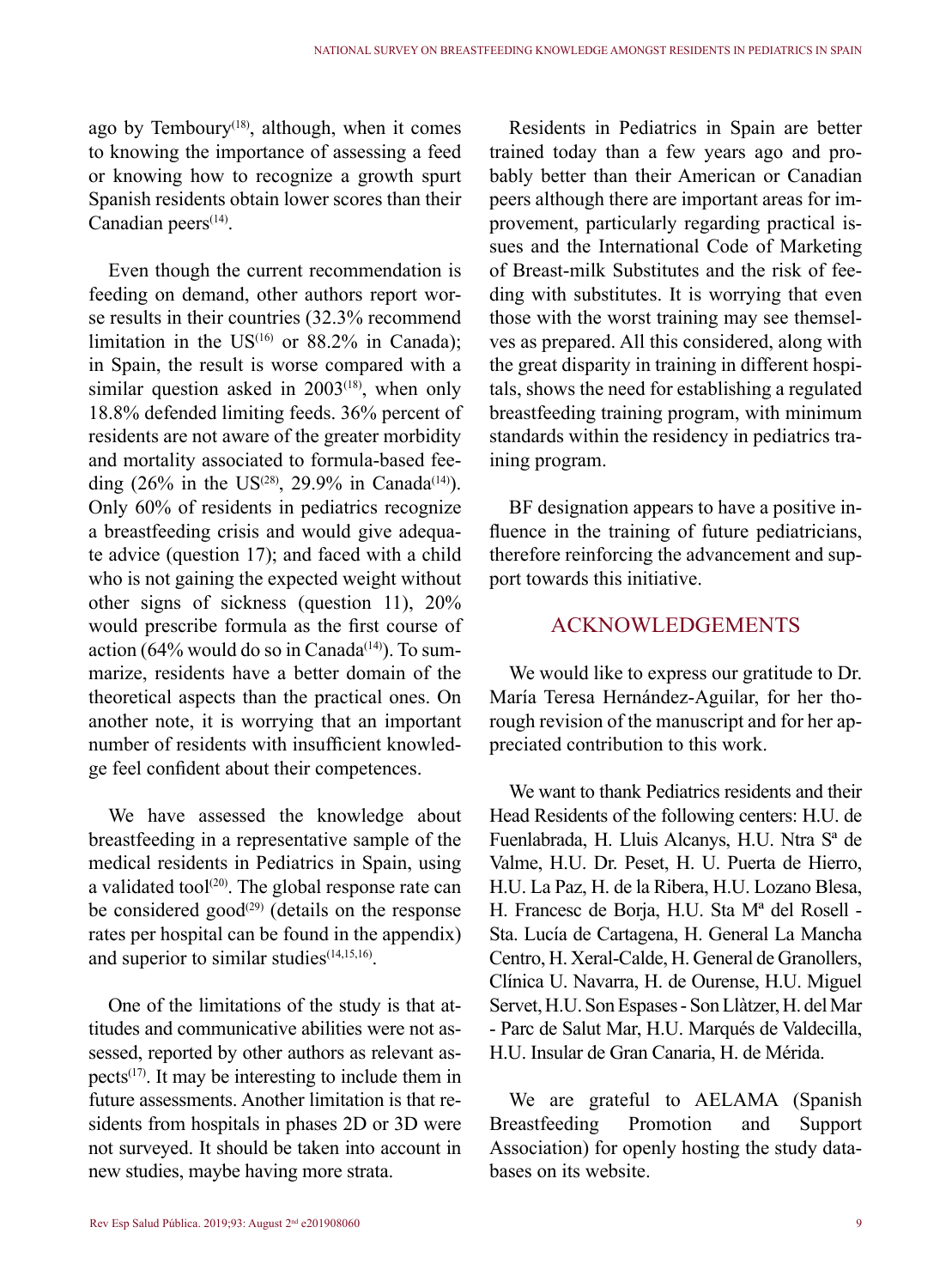# BIBLIOGRAPHY

1. Hansen K. Breastfeeding: a smart investment in people and in economies. Lancet Lond Engl 2016;387(10017):416.

2. Bartick MC, Schwarz EB, Green BD, Jegier BJ, Reinhold AG, Colaizy TT et al. Suboptimal breastfeeding in the United States: Maternal and pediatric health outcomes and costs. Matern Child Nutr 2017;13(1).

3. World Health Organization, UNICEF. Global Nutrition Targets 2025: Breastfeeding policy brief [Internet]. 2014;Available from: https://www.who.int/nutrition/publications/globaltargets2025\_policybrief\_breastfeeding/en/.

4. Instituto Nacional de Estadística. Encuesta Nacional de Salud 2017 [Internet]. 2018 [citado 2019 ene 17];Available from: https://www.ine.es/dyngs/INEbase/es/operacion.htm ?c=Estadistica\_C&cid=1254736176783&menu=resultado s&secc=1254736195650&idp=1254735573175.

5. Rollins NC, Bhandari N, Hajeebhoy N, Horton S, Lutter CK, Martines JC et al. Why invest, and what it will take to improve breastfeeding practices? Lancet Lond Engl 2016;387(10017):491-504.

6. Grupo de trabajo de la Guía de Práctica Clínica sobre lactancia materna. Guía de Práctica Clínica sobre Lactancia Materna [Internet]. Vitoria: Servicio Central de Publicaciones del Gobierno Vasco, Ministerio de Sanidad, Servicios Sociales e Igualdad; 2017. Available from: http:// www.guiasalud.es/egpc/lactancia/completa/index.html.

7. Feltner C, Weber RP, Stuebe A, Grodensky CA, Orr C, Viswanathan M. Breastfeeding Programs and Policies, Breastfeeding Uptake, and Maternal Health Outcomes in Developed Countries [Internet]. Rockville (MD): Agency for Healthcare Research and Quality (US); 2018 [citado 2019 ene 18]. Available from: http://www.ncbi.nlm.nih. gov/books/NBK525106/.

8. World Health Organization. Implementation guidance: protecting, promoting and supporting breastfeeding in facilities providing maternity and newborn services – the revised Baby-friendly Hospital Initiative [Internet]. Geneva:

WHO Document Production Service; 2018. Available from: http://www.who.int/nutrition/publications/infantfeeding/bfhi-implementation-2018.pdf.

9. Hernández-Aguilar MT, Lasarte-Velillas JJ, Martín-Calama J, Flores-Antón B, Borja-Herrero C, García-Franco M et al. The Baby-Friendly Initiative in Spain: A Challenging Pathway. J Hum Lact Off J Int Lact Consult Assoc 2014;30(3):276-82.

10. Holmes AV, McLeod AY, Thesing C, Kramer S, Howard CR. Physician breastfeeding education leads to practice changes and improved clinical outcomes. Breastfeed Med Off J Acad Breastfeed Med 2012;7(6):403-8.

11. Handa D, Schanler RJ. Role of the pediatrician in breastfeeding management. Pediatr Clin North Am 2013;60(1):1-10.

12. Grawey AE, Marinelli KA, Holmes AV, Academy of Breastfeeding Medicine. ABM Clinical Protocol #14: Breastfeeding-friendly physician's office: optimizing care for infants and children, revised 2013. Breastfeed Med Off J Acad Breastfeed Med 2013;8:237-42.

13. Smale M, Renfrew MJ, Marshall JL, Spiby H. Turning policy into practice: more difficult than it seems. The case of breastfeeding education. Matern Child Nutr 2006;2(2):103-13.

14. Pound CM, Williams K, Grenon R, Aglipay M, Plint AC. Breastfeeding Knowledge, Confidence, Beliefs, and Attitudes of Canadian Physicians. J Hum Lact Off J Int Lact Consult Assoc 2014;30(3):298-309.

15. Esselmont E, Moreau K, Aglipay M, Pound CM. Residents' breastfeeding knowledge, comfort, practices, and perceptions: results of the Breastfeeding Resident Education Study (BRESt). BMC Pediatr 2018;18(1):170.

16. Feldman-Winter LB, Schanler RJ, O'Connor KG, Lawrence RA. Pediatricians and the promotion and support of breastfeeding. Arch Pediatr Adolesc Med 2008;162(12):1142-9.